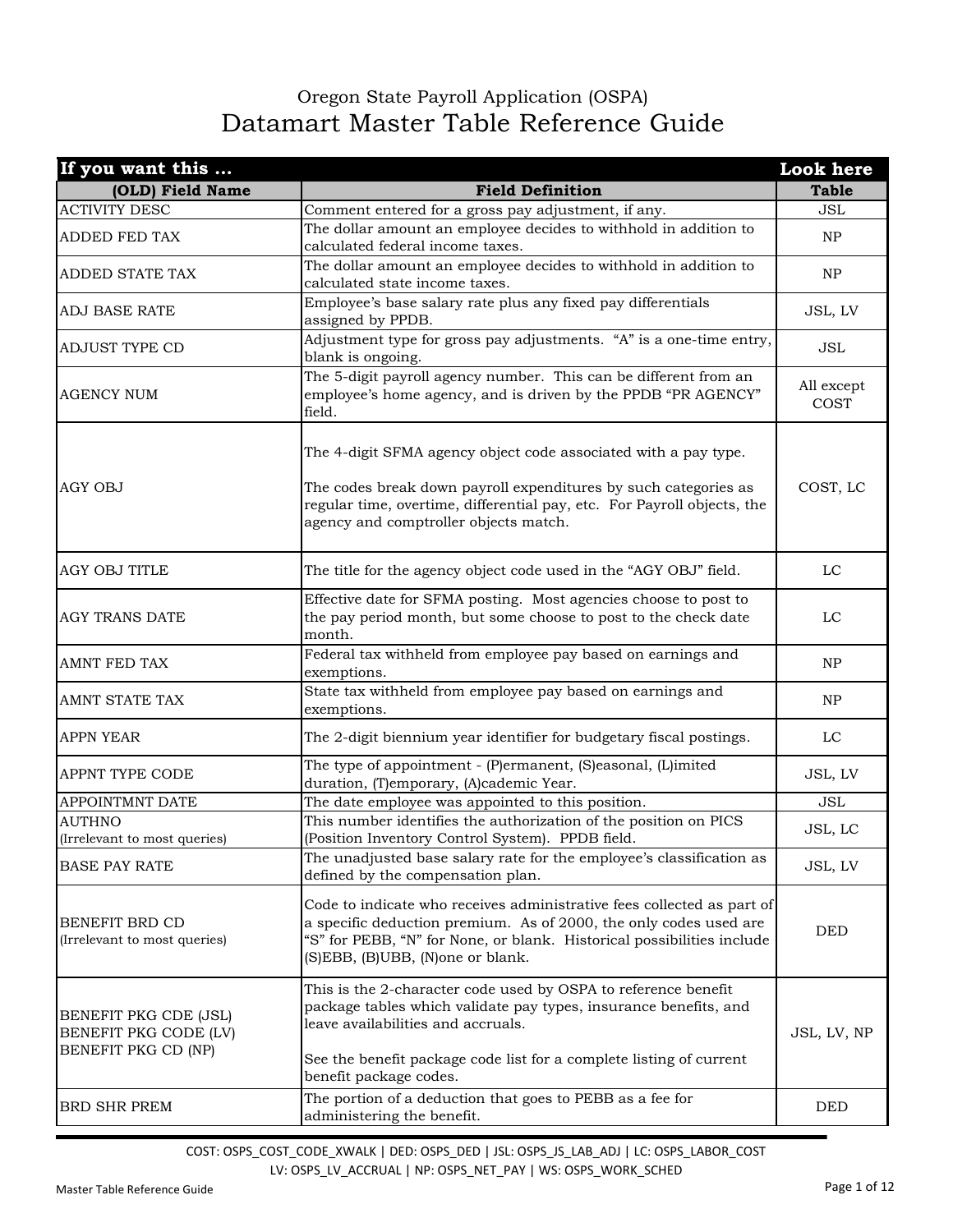| If you want this                                                                  |                                                                                                                                                                                                                                                           | <b>Look</b> here |
|-----------------------------------------------------------------------------------|-----------------------------------------------------------------------------------------------------------------------------------------------------------------------------------------------------------------------------------------------------------|------------------|
| (OLD) Field Name                                                                  | <b>Field Definition</b>                                                                                                                                                                                                                                   | <b>Table</b>     |
| CHECK ISSUE DT                                                                    | Date inscribed on the employee's paycheck. Normally 1st and 15th<br>of the month, but can differ due to weekends or holidays, or by<br>using the P010 date to change the default payday date.                                                             | NP               |
| <b>CITY CODE</b><br>(Irrelevant to most queries)                                  | The city code from PPDB which defines the employee's official duty<br>station.                                                                                                                                                                            | <b>JSL</b>       |
| <b>CLASSIFIED CODE</b>                                                            | This code identifies the job class of an employee.                                                                                                                                                                                                        | JSL, LV          |
| CO REC REM NO                                                                     | This code identifies the wage/job class code used by PERS to<br>determine the benefit structure to which a member belongs.                                                                                                                                | <b>JSL</b>       |
|                                                                                   | Equals the "RTMT STAT" field on the P010 screen. Shows<br>responsibility for employee contributions. Possible codes:                                                                                                                                      |                  |
| CO SYS RETIRE 1<br>CO SYS RETIRE 2<br>CO SYS RETIRE 3                             | $D$ – Employer<br>$E$ – Employee<br>$N - No$ contribution<br>P - State match only, no ee contribution                                                                                                                                                     | NP               |
|                                                                                   | NOTE: Most state ees active in a pension plan = D.                                                                                                                                                                                                        |                  |
| <b>CODE PAY TRANS</b><br>(Irrelevant to most queries)                             | This code is the same as the P190 "TRAN TYPE" field $-$ (O)riginal,<br>(R) eversal, or (C) orrective.                                                                                                                                                     | DED, JSL, NP     |
| CODE RUN PAY (DED, NP)<br>CODE PRCS RUN PAY (JSL)<br>(Irrelevant to most queries) | Payroll run and register process code. This code is the same as the<br>P190 "RUN TYPE" field - (O)riginal or (R)etro process. Retro is<br>currently unused.                                                                                               | DED, JSL, NP     |
| CODE SRT SEQ<br>(Irrelevant to most queries)                                      | This code is used to allow records to be sorted into the correct<br>sequence; 1=agency header; 2=year to date correction; and<br>3=payroll set, set of records for a particular pay check. 1 and 2 are<br>currently not reported.                         | JSL, NP          |
| <b>COMMENT</b>                                                                    | Reflects the comment line information entered with the deduction<br>code, if any.                                                                                                                                                                         | <b>DED</b>       |
| CONCRNT JOB NUM                                                                   | Number computer-assigned by PPDB to permit separate control of<br>multiple jobs for an employee within an agency.                                                                                                                                         | JSL, LV, WS      |
| COST ORIDE CD                                                                     | The cost distribution code to which a pay code has been overridden<br>from the PPDB default.                                                                                                                                                              | <b>JSL</b>       |
| <b>COUNTY CODE</b><br>(Irrelevant to most queries)                                | The county code from PPDB which defines the employee's official<br>duty station.                                                                                                                                                                          | JSL              |
| <b>COVERAGE CODE</b>                                                              | Indicates type of insurance coverage associated with a deduction<br>plan code.<br>A- Employee Only<br>B- Employee and Spouse or Domestic Partner (DP)                                                                                                     | <b>DED</b>       |
|                                                                                   | C- Employee and Children (no spouse/DP)<br>D- Employee and Family (spouse/DP and children)                                                                                                                                                                |                  |
| <b>CREW NUMBER</b>                                                                | An optional field for agencies to define the work group to which an<br>employee is assigned. Corresponds to the "PAY DISTR" field in<br>PPDB.                                                                                                             | JSL              |
| <b>DEDN ADJ TYPE</b>                                                              | Indicates the type of deduction adjustment.<br>A- one-time adjustment<br>F- FMLA-related one-time adjustment<br>T- Table-driven (PTD2) one-time adjustment<br>W- CBIW or USERRA-related ongoing adjustment<br>Blank- ongoing deduction, not an adjustment | <b>DED</b>       |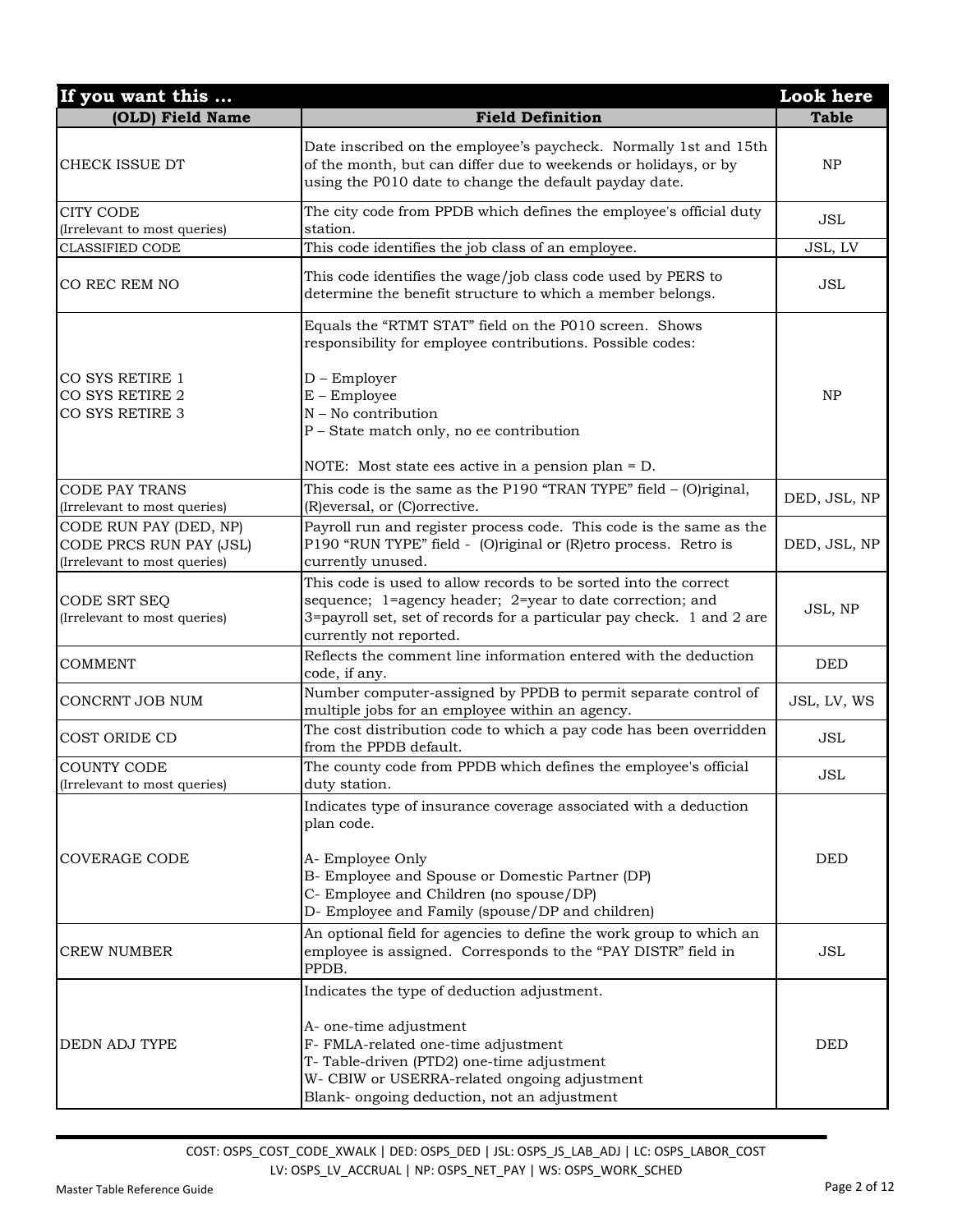| If you want this                                            |                                                                                                                                                                                                                                                          | <b>Look</b> here |
|-------------------------------------------------------------|----------------------------------------------------------------------------------------------------------------------------------------------------------------------------------------------------------------------------------------------------------|------------------|
| (OLD) Field Name                                            | <b>Field Definition</b>                                                                                                                                                                                                                                  | <b>Table</b>     |
| <b>DEDN BEN PKG</b><br>(Irrelevant to most queries)         | This code is the last two digits of a deduction code. For instance, in<br>code DCNN the "BEN PKG" would be "NN". Formerly used to<br>identify OPE classifications and state match for insurance<br>contributions.                                        | <b>DED</b>       |
| <b>DEDN DESC</b>                                            | 12-character description of the deduction code. Prints in the<br>vendor column of an employee's remittance advice or pay stub.                                                                                                                           | <b>DED</b>       |
| <b>DEDN PCT GROSS</b>                                       | Percent of gross used to compute a current deduction amount<br>based on gross pay.                                                                                                                                                                       | <b>DED</b>       |
| DEDN PCT NET<br>(Irrelevant to most queries)                | Percent of net used to compute a current deduction amount after all<br>other deductions are known. Not used.                                                                                                                                             | <b>DED</b>       |
| <b>DEDN PKG</b>                                             | First two characters of a deduction code. Useful when querying for<br>a family of deduction codes.<br>For example, "BK" to capture all food bank deductions.                                                                                             | <b>DED</b>       |
| DEDN PLAN CODE                                              | Plan code associated with a deduction code, if applicable.<br>Designates further breakdowns within a deduction code.<br>Example: For deduction code XDNN, plan code 111 = first fixed<br>deposit, $120$ = second fixed deposit, $555$ = a net deposit.   | <b>DED</b>       |
| <b>DEDN PLAN DESC</b>                                       | 12-character description of the deduction code's plan code, if any.<br>Prints in the description column of an employee's remittance advice<br>or pay stub.                                                                                               | <b>DED</b>       |
| DEDN PLAN DISTR<br>(Irrelevant to most queries)             | Code of various deduction options by distributor code; describing<br>which of several contacts may apply for a given carrier. Example<br>1=basic, 2=major medical 3=comprehensive, 4=panel, 5=dental, etc.<br>As of 1999, this field is no longer used.  | <b>DED</b>       |
| <b>DEDN TYPE</b>                                            | Four-character deduction code which corresponds to an employee's<br>P070 Net Pay Deduction screen. Also corresponds to an employee's<br>deductions listed on the right-hand side of the paycheck.<br>Example: XDNN (direct deposit) or SLNN (basic life) | <b>DED</b>       |
| <b>DIFF AMNT1</b><br><b>DIFF AMNT2</b><br><b>DIFF AMNT3</b> | The fixed dollar amount of employee's monthly differential(s) which<br>make up the adjusted base rate.                                                                                                                                                   | <b>JSL</b>       |
| DIFF PCNT1<br>DIFF PCNT2<br>DIFF PCNT3                      | The fixed percentage of employee's monthly differential(s) which<br>make up the adjusted base rate.                                                                                                                                                      | JSL              |
| DOUBLE FILL CD<br>(Irrelevant to most queries)              | A suffix to the position number which allows association of more<br>than one employee with one position number due to<br>(A)dministrative, (L)eave Without Pay, or (T)raining purposes.                                                                  | JSL, LV          |
| EARN INC CR AMT                                             | Amount of tax credited to employee under the Earned Income Tax<br>Credit program. As of tax year 2011, this field is no longer used.                                                                                                                     | NP               |
| EARN INC CR CD                                              | Indicates eligibility for the Earned Income Tax Credit program.<br>Valid codes are: (N)ot subject, (J)oint, or (S)ingle. As of tax year<br>2011, this field is no longer used.                                                                           | NP               |
| EAS ACCT CODE<br>(Irrelevant to most queries)               | Same as "AGY OBJ" field. Agencies that interface to SFMA on a<br>summary level may see different data here.                                                                                                                                              | LC               |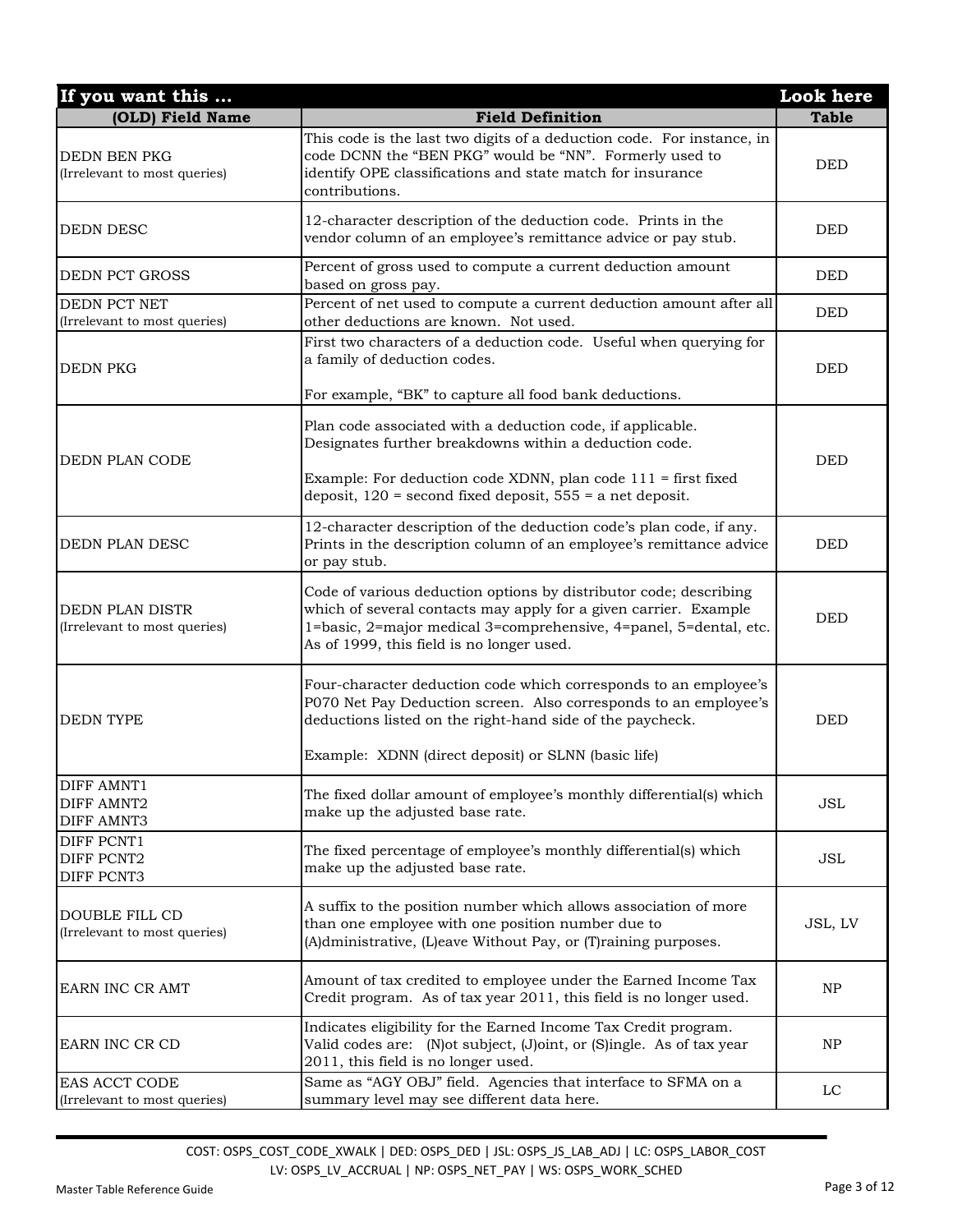| If you want this                                                                   |                                                                                                                                                                                                                            | Look here              |
|------------------------------------------------------------------------------------|----------------------------------------------------------------------------------------------------------------------------------------------------------------------------------------------------------------------------|------------------------|
| (OLD) Field Name                                                                   | <b>Field Definition</b>                                                                                                                                                                                                    | <b>Table</b>           |
| <b>EE DEDN AMT</b>                                                                 | Employee-paid portion of deduction codes. Can be calculated if<br>table-driven, or fixed if directly entered into the P070 "Share Fixed<br>Amount" field.                                                                  | <b>DED</b>             |
|                                                                                    | NOTE: Direct deposits are deductions and are included in this<br>figure.                                                                                                                                                   |                        |
| EE FICA TAX                                                                        | Amount of Social Security tax paid by employee.                                                                                                                                                                            | NP                     |
| EE MEDR TAX                                                                        | Amount of Medicare tax paid by employee.                                                                                                                                                                                   | NP                     |
| EE RETIRE NUM1<br>EE RETIRE NUM2<br>EE RETIRE NUM3<br>(Irrelevant to most queries) | Employee's retirement account number. No longer necessary or<br>relevant; employee is now tracked by SSN or EIN.                                                                                                           | <b>NP</b>              |
| <b>EE SHR DEDNS</b>                                                                | Employee-paid portion of deduction codes. Can be calculated if<br>table-driven, or fixed if directly entered into the P070 "Share Fixed<br>Amount" field.<br>NOTE: Direct deposits are deductions and are included in this | <b>NP</b>              |
|                                                                                    | figure.                                                                                                                                                                                                                    |                        |
| EE WORK CMP TAX                                                                    | Amount of the Workers Benefit Fund paid by employee.<br>Tax-year-to-date total that the employee has paid for the                                                                                                          | NP                     |
| EE YTD DEDN                                                                        | corresponding deduction.                                                                                                                                                                                                   | <b>DED</b>             |
| <b>EMPLOYEE NAME</b>                                                               | Name of employee as entered into the PPDB, last name first.                                                                                                                                                                | All except<br>COST, WS |
| <b>EMPLOYEE NUM</b>                                                                | 9-character alphanumeric identifier beginning with "OR", assigned<br>by PPDB to uniquely identify an employee without using a Social<br>Security number.                                                                   | All except<br>COST     |
| ER DEDN AMNT                                                                       | Employee-paid portion of deduction codes. Can be calculated if<br>table-driven, or fixed if directly entered into the P070 "Emplr Share"<br>field.                                                                         | <b>DED</b>             |
| ER FICA TAX                                                                        | Amount of Social Security tax paid by employer.                                                                                                                                                                            | NP                     |
| ER MEDR TAX                                                                        | Amount of Medicare tax paid by employer.                                                                                                                                                                                   | NP                     |
| ER SHR DEDNS                                                                       | Employee-paid portion of deduction codes. Can be calculated if<br>table-driven, or fixed if directly entered into the P070 "Emplr Share"<br>field.                                                                         | NP                     |
| ER WRK CMP TAX                                                                     | Amount of the Workers Benefit Fund paid by employer.                                                                                                                                                                       | NP                     |
| <b>ERB ASMNT</b>                                                                   | Amount of assessment paid to the Employee Relations Board for an<br>employee by the employer.                                                                                                                              | <b>NP</b>              |
| ERB ASMT FLAG                                                                      | Indicates whether or not the employees of an agency are subject to<br>Employment Relations Board assessments.                                                                                                              | JSL                    |
| <b>EXPNS REIMBURS</b>                                                              | Amounts associated with designated reimbursement pay codes.<br>Examples are "ER", "MSN", or "TLA". Reimbursement pay types<br>have an "R" in the "INC TYP" column on employee benefit code<br>tables (PTB2).               | NP                     |
| FED TAX EXMPTNS                                                                    | Employee's federal income tax exemptions as claimed on IRS Form<br>W-4. Two-digit number from 00 to 99. System default if no W-4<br>submitted is 00.                                                                       | NP                     |
| FED TAX STATUS                                                                     | Employee's filing status as reported on IRS Form W-4 for federal tax<br>withholding. Choices are (S)ingle, (J)oint, or (N)one (for exempt).<br>System default if no W-4 submitted is (S)ingle.                             | NP                     |
| FED TAX SUB INC                                                                    | Amount of income subject to federal tax withholding.                                                                                                                                                                       | NP                     |
| FICA SUB INC                                                                       | Amount of income subject to Social Security withholding tax.                                                                                                                                                               | <b>NP</b>              |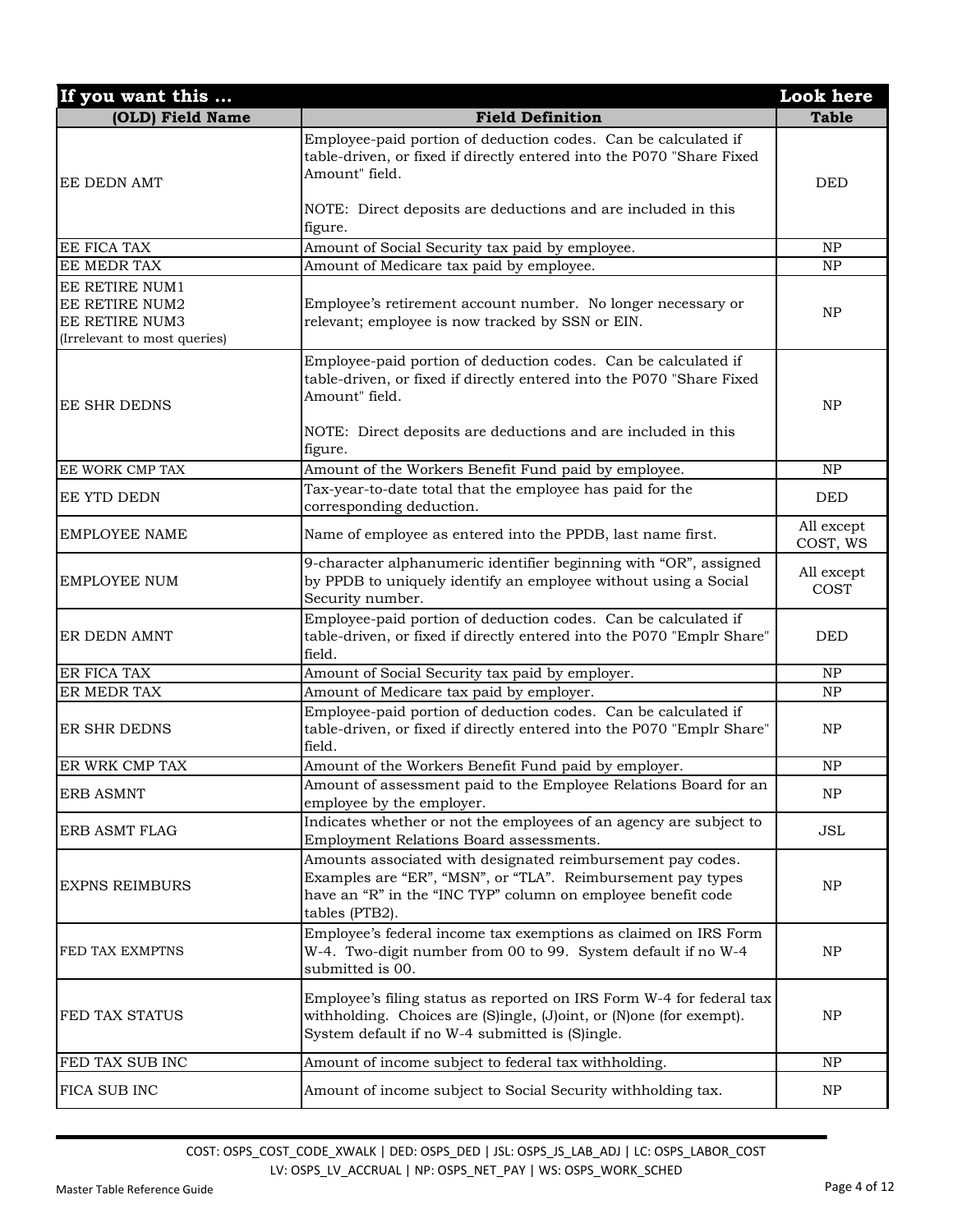| If you want this                                                                            |                                                                                                                                                                                                                                                                                  | <b>Look</b> here |
|---------------------------------------------------------------------------------------------|----------------------------------------------------------------------------------------------------------------------------------------------------------------------------------------------------------------------------------------------------------------------------------|------------------|
| (OLD) Field Name                                                                            | <b>Field Definition</b>                                                                                                                                                                                                                                                          | <b>Table</b>     |
| FICA SUB PAY FL                                                                             | Indicates whether or not employee is subject to Social Security and<br>Medicare (FICA) withholding. Corresponds to the "FICA SUBJ" field<br>on the P010 screen. Choices are (Y)es or (N)o.                                                                                       | NP               |
| FICA SUB PAY FLAG                                                                           | Indicates whether or not a pay type is subject to Social Security and<br>Medicare (FICA) tax.                                                                                                                                                                                    | <b>JSL</b>       |
| <b>FICA TAX MAX</b>                                                                         | The maximum amount of Social Security tax to be collected for the<br>tax year requested, as determined annually by the Social Security<br>Administration.                                                                                                                        | NP               |
| FIX DIFF CODE1<br>FIX DIFF CODE2<br>FIX DIFF CODE3                                          | Code associated with fixed monthly differential(s), assigned in<br>PPDB, which make up the employee's adjusted base rate.                                                                                                                                                        | JSL              |
| FLSA SUBJ FLAG                                                                              | Indicates whether the employee is (E)xempt or (N)on-exempt from<br>the Fair Labor Standards Act (FLSA).                                                                                                                                                                          | JSL, LV          |
| <b>GRANT NO</b>                                                                             | A 6-digit number used to track payroll costs charged to various<br>grants. Grant numbers and phases are captured on individual<br>employee time and gross pay adjustment screens preceded by<br>"GNT". Populates when specifically overridden only.                              | LC               |
| <b>GRANT PHASE</b>                                                                          | A 2-digit number to further track payroll costs charged to various<br>phases of a grant. Grant numbers and phases are captured on<br>individual employee time and gross pay adjustment screens<br>preceded by "GNT". Populates when specifically overridden only.                | LC               |
| <b>GROSS PAY AMNT</b>                                                                       | Total monies paid to an employee before deductions.                                                                                                                                                                                                                              | NP               |
| <b>HOLIDAY CODE</b><br>(Irrelevant to most queries)                                         | A code used by OSPA to forecast holidays for various employee<br>groups.<br>A-Actual<br><b>B-Other</b><br>D-School for Deaf<br>E-STEA<br>G-Observed/no furlough<br>H-Student Assistance<br>O-Observed<br>T-Board of Dentistry<br>Z-Lottery                                       | <b>JSL</b>       |
| <b>HOURLY PAY RATE</b>                                                                      | Sometimes referred to as the equivalent hourly rate. The adjusted<br>base divided by the annualized number of hours per month<br>(typically 173.33) as indicated by the "STANDARD HRS PER DAY"<br>field.                                                                         | JSL, LV          |
| <b>INCOME AMNT</b>                                                                          | The gross dollar amount associated with a pay or reimbursement<br>code.                                                                                                                                                                                                          | JSL              |
| <b>INCOME TYPE</b><br>(P050 gross pay adjustment)<br><b>INCOME TYPE CD</b><br>(Time screen) | This code indicates how the income will be reported on the<br>employee's W-2.<br>(T) axable income<br>(R) eimbursement of an expense<br>(O)ther taxable income<br>(N) ot income such as assumed wages of volunteer workers and<br>memo-only pay types such as leave without pay. | <b>JSL</b>       |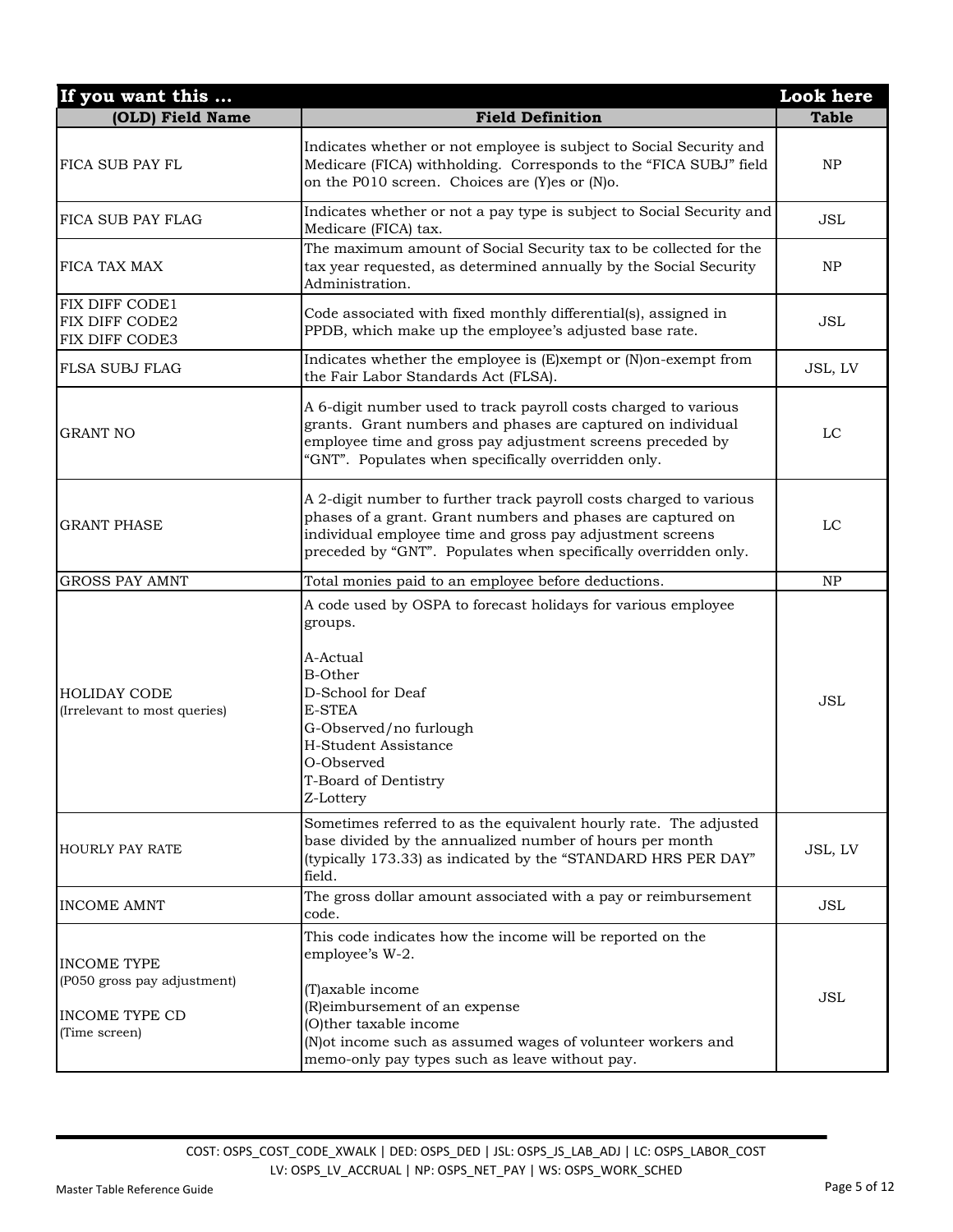| If you want this                                                                                                                         |                                                                                                                                                                                                                                                                      | <b>Look</b> here   |
|------------------------------------------------------------------------------------------------------------------------------------------|----------------------------------------------------------------------------------------------------------------------------------------------------------------------------------------------------------------------------------------------------------------------|--------------------|
| (OLD) Field Name                                                                                                                         | <b>Field Definition</b>                                                                                                                                                                                                                                              | <b>Table</b>       |
| <b>INDEX</b>                                                                                                                             | A 5-digit SFMA code to classify accounting transactions at the<br>lowest level of an agency's organization structure. If an agency<br>doesn't designate to this degree, the index code defaults to 00000.                                                            | LC                 |
| <b>INS WAIV 1</b><br>INS WAIV 2<br><b>INS WAIV 3</b><br><b>INS WAIV 4</b><br><b>INS WAIV 5</b><br><b>INS WAIV 6</b><br><b>INS WAIV 7</b> | Indicates which insurance coverage benefit is being waived<br>(declined), if any. Choices are:<br>D - Dental insurance<br>$F$ – Flexible spending accounts<br>H - Health insurance<br>L - Life insurance<br>S - State Police insurance<br>$T - Long$ term disability | NP                 |
| <b>JOB END DATE</b>                                                                                                                      | The ending date of this assignment. All 9s in the stop date means<br>no end date has been established; the job is ongoing.                                                                                                                                           | JSL, LV            |
| <b>JOB SHR PCNT</b><br>(Irrelevant to most queries)                                                                                      | As of 1999, this feature is no longer used. Percent by which a job<br>share employee shares insurance benefits, etc. with his/her job<br>share partner.                                                                                                              | <b>DED</b>         |
| <b>JOB START DATE</b>                                                                                                                    | The beginning date of this job assignment.                                                                                                                                                                                                                           | JSL, LV            |
| <b>LABOR COST PCT1</b><br><b>LABOR COST PCT2</b><br>LABOR COST PCT3<br><b>LABOR COST PCT4</b>                                            | The percentage of this employee's costs to be assigned to the related<br>cost center.                                                                                                                                                                                | <b>JSL</b>         |
| <b>LABOR COST1</b><br><b>LABOR COST2</b><br>LABOR COST3<br><b>LABOR COST4</b>                                                            | The Biennium-PCA-Index number used to define where the<br>employee's payroll costs are to be charged. Maximum of four can<br>be assigned on a personnel action.                                                                                                      | <b>JSL</b>         |
| <b>LEAVE ABS END</b>                                                                                                                     | The actual date of return to pay status after an official leave without<br>pay absence.                                                                                                                                                                              | <b>JSL</b>         |
| <b>LEAVE ABS START</b>                                                                                                                   | The date on which the employee began official leave without pay<br>status.                                                                                                                                                                                           | <b>JSL</b>         |
| LEAVE ACCRL CDE                                                                                                                          | A code used to indicate the employee's rate of vacation accrual,<br>controlled by benefit package.                                                                                                                                                                   | JSL, LV            |
| <b>LOAD DATE</b>                                                                                                                         | The date that this information was loaded to the Datamart<br>warehouse. This field has no relation to the Pay Period Ending<br>date.                                                                                                                                 | All except<br>COST |
| LV ABS READ CD<br>(Irrelevant to most queries)                                                                                           | The PPDB code defining the LWOP type.                                                                                                                                                                                                                                | JSL                |
| LV ACTIVITY DATE                                                                                                                         | The pay period ending date for the last time the associated leave<br>code had activity. Activity includes usage, accrual, or when the<br>leave code is reset to zero.                                                                                                | LV                 |
| LV ADJ COMMENT                                                                                                                           | Comment field from the P435 Employee Leave Data Screen.<br>Populated beginning May 2012.                                                                                                                                                                             | LV                 |
| LV BALANCE DATE                                                                                                                          | Defines the "Beginning Balance" date for the pay period requested.<br>Usually is one month prior to current date.                                                                                                                                                    | LV                 |
| LV CONTINUOUS DATE                                                                                                                       | Pay period ending date for the first time the leave was used after<br>being reset to zero.                                                                                                                                                                           | LV                 |
| LV COST AMT                                                                                                                              | Dollar value of leave taken within the requested pay period. Does<br>not compute cost of leave without pay, including furlough.                                                                                                                                      | LV                 |
| LV HOURS                                                                                                                                 | Number of hours associated with the transaction code requested.<br>Use in conjunction with the "TRANSACTION CODE" field.                                                                                                                                             | LV                 |

COST: OSPS\_COST\_CODE\_XWALK | DED: OSPS\_DED | JSL: OSPS\_JS\_LAB\_ADJ | LC: OSPS\_LABOR\_COST LV: OSPS\_LV\_ACCRUAL | NP: OSPS\_NET\_PAY | WS: OSPS\_WORK\_SCHED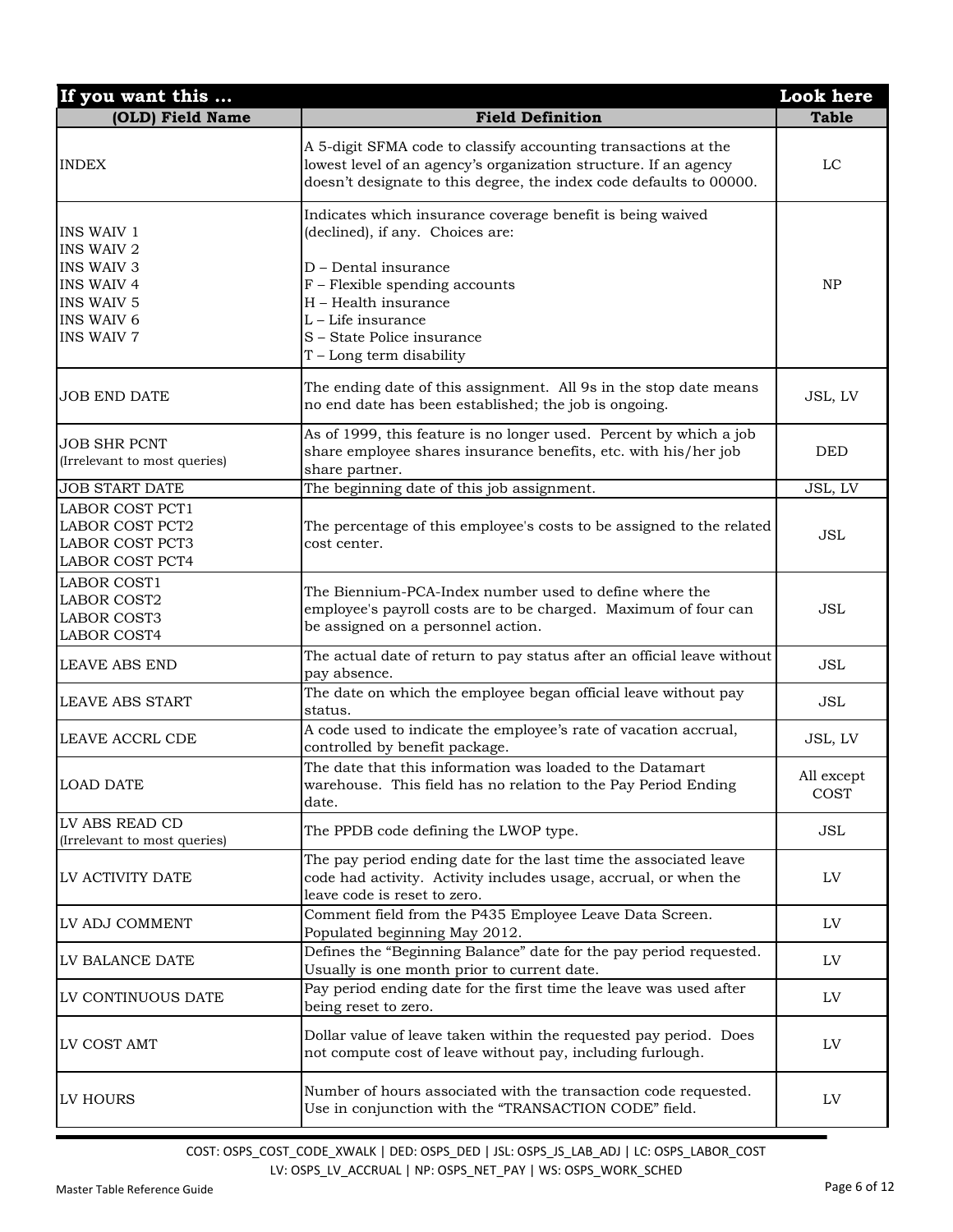| If you want this                                      |                                                                                                                                                                                                                                                                         | <b>Look</b> here |
|-------------------------------------------------------|-------------------------------------------------------------------------------------------------------------------------------------------------------------------------------------------------------------------------------------------------------------------------|------------------|
| (OLD) Field Name                                      | <b>Field Definition</b>                                                                                                                                                                                                                                                 | <b>Table</b>     |
| LV HOURS ADVANCED                                     | Leave hours given to an employee before their regular accrual using<br>the "Remain Adv" P435 column. This typically happens when an<br>employee leaves in the middle of a month or when employment<br>negotiations allow immediate use of leave.                        | LV               |
| LV HOURS LOST                                         | Number of leave hours which an employee has lost due to accrual<br>or usage limits. Transaction code 90 matches the P435 "Time Lost"<br>column.                                                                                                                         | LV               |
| LV LIABILITY AMT                                      | Dollar value of the positive end balance of leave hours.                                                                                                                                                                                                                | LV               |
| LV TYPE                                               | The two-character leave code used to report summary leave data.<br>For example, three-character leave codes (i.e. VA2, VAF, VA4) roll<br>up into one two-character leave type (i.e. VA).                                                                                | LV               |
| <b>MASS TRAN DIST</b><br>(Irrelevant to most queries) | Identifies the mass transit district location established for the<br>position as determined by PPDB.                                                                                                                                                                    | JSL, LC, NP      |
| <b>MASS TRAN FLG</b><br>(Irrelevant to most queries)  | Indicates whether or not a pay type is subject to mass transit tax<br>levy.                                                                                                                                                                                             | JSL, LC          |
| MEDR SUB INC                                          | Amount of income subject to Medicare tax.                                                                                                                                                                                                                               | NP               |
| <b>MEDR TAX MAX</b>                                   | The maximum amount of Medicare tax to be collected for the tax<br>year, as determined annually by the Social Security Administration.<br>NOTE: Historically there hasn't been a maximum. This is a<br>placeholder for future use. Current default value is \$19,999.99. | NP               |
| <b>NET PAY AMNT</b>                                   | Employee's gross wages minus all deductions (including direct<br>deposits).<br>NOTE: Employees with net pay deposits (XDNN 555) will show a<br>zero in this field.                                                                                                      | NP               |
| <b>NMBRISS</b>                                        | This number reflects how many times the employee record has been<br>calculated. Matches the "REG SET" number on P190. This is<br>normally 1 for Run 1, 2 for Run 2, etc., but does vary depending on<br>paperwork timing.                                               | DED, JSL, NP     |
| <b>NMBR SEQ</b><br>(Irrelevant to most queries)       | This system-generated number is used to form a unique segment<br>sequence-key.                                                                                                                                                                                          | JSL              |
| <b>NON TAXBL CODE</b>                                 | Flag in the deduction table indicating whether the deduction is to be<br>taken before or after payroll income (I) or FICA (F) taxes are<br>calculated.<br>$N$ – non-taxable $(I)$<br>$T$ – taxable<br>$X$ – non-taxable (I) and (F)                                     | <b>DED</b>       |
| NON TAXBL INC                                         | Income not subject to state or federal income taxes.                                                                                                                                                                                                                    | NP               |
| <b>NUMBER OF HOURS</b>                                | The number of hours associated with each agency object code.<br>Some codes such as employee expenses (health premiums, taxes,<br>etc.) won't have hours identified.                                                                                                     | LC               |
| NUMBER OF UNITS                                       | The number of units (hour, piece, meeting, week, day, etc.) for<br>which the associated pay code is calculated.                                                                                                                                                         | JSL              |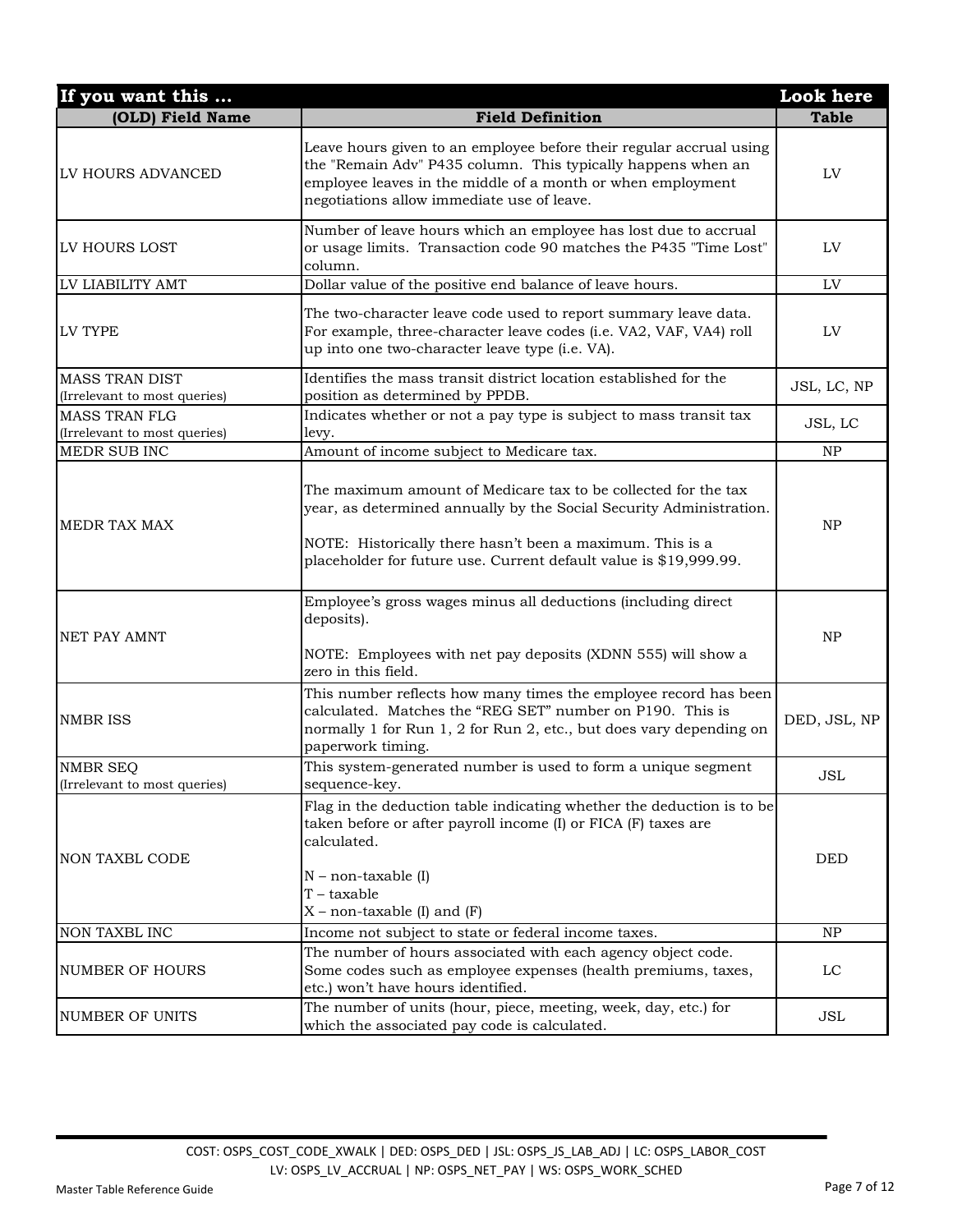| If you want this                                |                                                                                                                                                                                                                                                                                 | <b>Look here</b>        |
|-------------------------------------------------|---------------------------------------------------------------------------------------------------------------------------------------------------------------------------------------------------------------------------------------------------------------------------------|-------------------------|
| (OLD) Field Name                                | <b>Field Definition</b>                                                                                                                                                                                                                                                         | <b>Table</b>            |
|                                                 | Code used to group similar types of deductions for financial<br>reporting purposes.                                                                                                                                                                                             |                         |
| OPE CLASS CODE<br>(Irrelevant to most queries)  | C - composite benefit<br>D - dental insurance<br>$F$ – flexible benefits<br>$H$ – health ins<br>$L -$ life ins<br>N - not an OPE benefit<br>$S$ – state police ins<br>$T$ – long-term disability ins                                                                            | <b>DED</b>              |
| OTHR TAXBL INC                                  | The taxable value of non-cash fringe benefits received by an<br>employee.                                                                                                                                                                                                       | NP                      |
| <b>OVERTIME PAY IND</b>                         | Used to calculate the FLSA regular rate of pay as base for overtime<br>pay.<br>B - Use both dollars and hours<br>D - Use dollars only<br>N - Not used for calc<br>O - Use hours. Use dollars (but calc at P030 rate only).<br>P - Not used for FLSA calc (paid at premium rate) | <b>JSL</b>              |
| <b>OVRTIME ELIGBL</b>                           | Indicates eligibility for overtime pay with (Y)es or (N)o.                                                                                                                                                                                                                      | JSL, LV                 |
| PAY CODE                                        | The way in which an employee's earnings are to be calculated -<br>(S)alaried, (P)artial salary, (H)ourly, (U)ndefined.                                                                                                                                                          | JSL, LV                 |
| PAY DIST CODE                                   | Also called the "check distribution code". This is the sort order by<br>which agencies have chosen to have their checks distributed.<br>Choices are PCA, Crew-unit, RDC, or alphabetical. Driven from<br>Payroll Report Option "A" on the agency's PBAP screen.                 | DED, JSL, LC,<br>LV, NP |
| PAY LEAVE IND                                   | (PTB2) Indicates if a pay code is also a leave code.<br>A - paid accruable leave<br>N - not a leave type<br>P - paid but not accruable<br>U - unpaid; does not count as time worked<br>W - unpaid; does count as time worked                                                    | <b>JSL</b>              |
| PAY OPTION CODE<br>(Irrelevant to most queries) | Indicates the type of pay option on the compensation plan. "A" is<br>the normal range; all other codes are restricted to specific<br>classifications as set by PPDB.                                                                                                            | JSL, LV                 |
| PAY PERIOD END                                  | The pay period ending date is the last calendar day of any given<br>month. Corresponds to the P190 "PAY PER END DATE" field.                                                                                                                                                    | All except<br>COST, WS  |
| PAY RATE                                        | The pay rate entered through PPDB, which may be higher or lower<br>than the base rate. Differences here are usually due to other-than-<br>100% FTE percentages paid on a partial salary basis. This pay rate<br>is dependent on the pay basis code.                             | JSL, LV                 |
| PAY RATE UNIT                                   | Default pay rate assigned to the requested pay code. Can be<br>overridden using the gross pay adjustment screen.                                                                                                                                                                | JSL                     |
| PAY STEP                                        | The employee's pay range step.                                                                                                                                                                                                                                                  | <b>JSL</b>              |
| PAY TYPE CODE                                   | The pay code used for employee payments. Examples are RG, VA,<br>CTA, etc.                                                                                                                                                                                                      | COST, JSL, LV           |
| PAY TYPE DESCR                                  | Description associated with a pay type code. Examples are regular,<br>vacation, comp tm accr, etc.                                                                                                                                                                              | JSL                     |

COST: OSPS\_COST\_CODE\_XWALK | DED: OSPS\_DED | JSL: OSPS\_JS\_LAB\_ADJ | LC: OSPS\_LABOR\_COST LV: OSPS\_LV\_ACCRUAL | NP: OSPS\_NET\_PAY | WS: OSPS\_WORK\_SCHED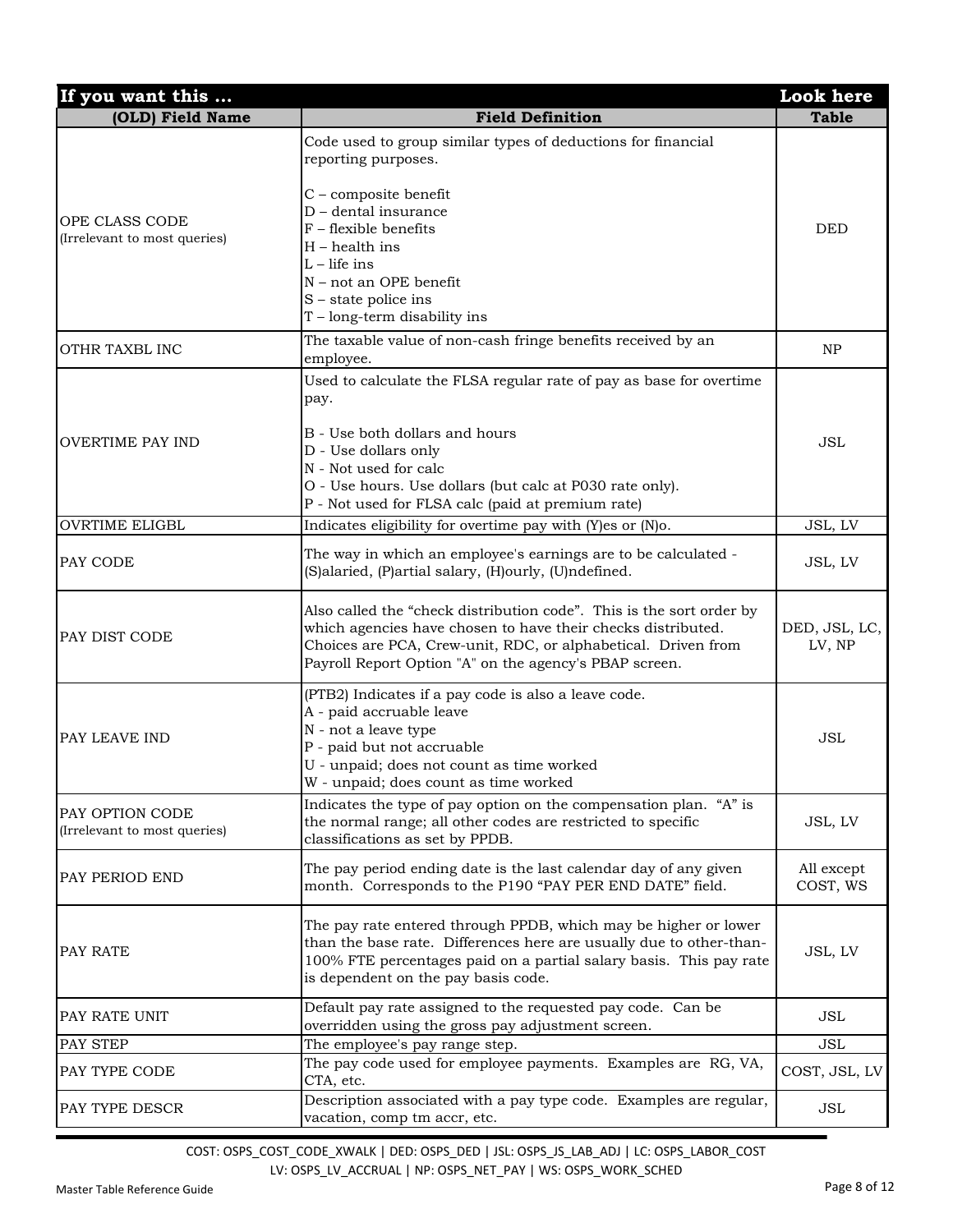| If you want this                                      |                                                                                                                                                                                                                                                                       | Look here               |
|-------------------------------------------------------|-----------------------------------------------------------------------------------------------------------------------------------------------------------------------------------------------------------------------------------------------------------------------|-------------------------|
| (OLD) Field Name                                      | <b>Field Definition</b>                                                                                                                                                                                                                                               | <b>Table</b>            |
| <b>PCA</b>                                            | The 5-digit SFMA Program Cost Account code identifies detailed<br>program structure designated by the agency and is used to track<br>revenue, expenditures, and transfers against the agency's<br>Legislatively approved budget.                                      | LC                      |
| PCNT AMNT CODE1<br>PCNT AMNT CODE2<br>PCNT AMNT CODE3 | Indicates whether the fixed monthly differential being received is a<br>(P)ercentage or (A)ctual amount.                                                                                                                                                              | ${\rm JSL}$             |
| PERCNT POSITION                                       | The FTE percentage for this employee. Refers to the percent of a<br>position's regularly scheduled work hours that will be worked by a<br>particular employee.                                                                                                        | JSL, LV                 |
| PERS CLASS CODE                                       | The PERS job class code as assigned by the PPDB. This code<br>designates the retirement benefit structure to which an employee<br>belongs.                                                                                                                            | JSL, NP                 |
| <b>POSNO</b><br>(Irrelevant to most queries)          | The identifying number assigned to the position by the agency.<br>Duplicates possible across agencies.                                                                                                                                                                | JSL, LC, LV             |
| PRM WG NIC SAIF                                       | Wages listed under the "SAIF SUB INC" field which are not subject<br>to SAIF calculation.<br>Prior to PPE 8/31/04, this field did not get reported to SAIF. All SAIF wages<br>were calculated outside of benefit table direction.                                     | NP                      |
| PROJECT NO                                            | A 6-digit number used to track payroll costs charged to various<br>projects. Project numbers and phases are captured on individual<br>employee time and gross pay adjustment screens preceded by<br>"PJT". Populates when specifically overridden only.               | LC                      |
| PROJECT PHASE                                         | A 2-digit number to further track payroll costs charged to various<br>phases of a project. Project numbers and phases are captured on<br>individual employee time and gross pay adjustment screens<br>preceded by "PJT". Populates when specifically overridden only. | LC                      |
| PT FT CODE                                            | Employment status code - (F)ull time, (P)art time, (J)obshare,<br>(T)emporary.                                                                                                                                                                                        | <b>JSL</b>              |
| RANGE OPTN CODE<br>(Irrelevant to most queries)       | Indicates the type of salary range on the compensation plan. "A" is<br>the normal range; all other codes are restricted to specific<br>classifications as set by PPDB.                                                                                                | JSL, LV                 |
| <b>REC TYPE</b>                                       | Indicates whether the pay type was reported on the (G)ross pay<br>adjustment or (T)imesheet screens.                                                                                                                                                                  | JSL                     |
| RECOG SERVICE DATE                                    | The date the employee started state service unbroken by chargeable<br>leave without pay. Determined by personnel.                                                                                                                                                     | JSL, LV                 |
| <b>REG WG NIC SAIF</b>                                | Amount of regular wages which are not included in SAIF premiums<br>(such as vacation leave, sick leave, etc.).                                                                                                                                                        | NP                      |
| <b>REGULAR PAY IND</b>                                | Also known as "RG*". Indicates whether or not a pay type is to be<br>included in computing the regular pay (RG, VA, SL, etc.). Used in<br>labor pricing and leave accrual calculation.                                                                                | <b>JSL</b>              |
| REPRESENT CODE                                        | Code used to define an employee's representation group as assigned<br>by PPDB.                                                                                                                                                                                        | JSL, LV                 |
| REPT DIST CODE                                        | A code established by the agency for the identification of<br>divisions/units for the purpose of personnel report distribution and<br>subtotals. Corresponds to the "RDC" field in PPDB.                                                                              | DED, JSL, LC,<br>LV, NP |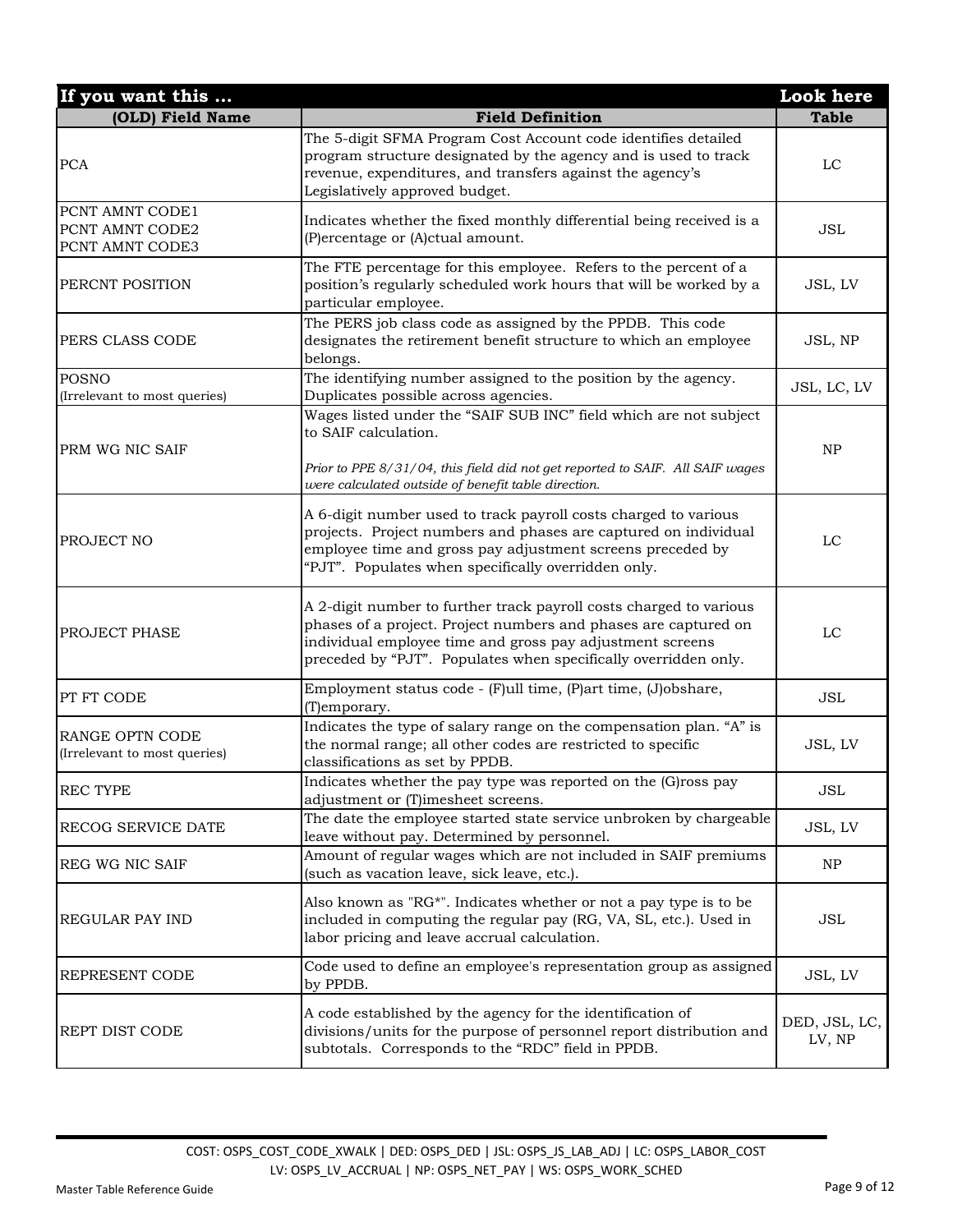| If you want this                                                                                 |                                                                                                                                                                                                                                                                                   | Look here    |
|--------------------------------------------------------------------------------------------------|-----------------------------------------------------------------------------------------------------------------------------------------------------------------------------------------------------------------------------------------------------------------------------------|--------------|
| (OLD) Field Name                                                                                 | <b>Field Definition</b>                                                                                                                                                                                                                                                           | <b>Table</b> |
| RETIRE EE SHR1<br><b>RETIRE EE SHR2</b><br><b>RETIRE EE SHR3</b><br>(Irrelevant to most queries) | Amount of funds paid by the <b>employee</b> into the employee's<br>retirement system. This is typically 6% of the "RETIRE SUB INC"<br>field.<br>NOTE: Currently only one agency (62800) uses this method. All<br>other employees use the "RETIRE ST PD" option.                   | <b>NP</b>    |
| <b>RETIRE ER SHR1</b><br><b>RETIRE ER SHR2</b><br><b>RETIRE ER SHR3</b>                          | Amount of funds "matched" by the state and paid into the<br>employee's retirement system. This amount varies based on the<br>employee's retirement system, and is calculated off of the "RETIRE<br>SUB INC" field.                                                                | <b>NP</b>    |
| RETIRE ST PD1<br>RETIRE ST PD2<br>RETIRE ST PD3                                                  | Amount of funds "picked up" by the state and paid into the<br>employee's retirement system. This is typically 6% of the "RETIRE<br>SUB INC" field.                                                                                                                                | NP           |
| RETIRE SUB INC1<br>RETIRE SUB INC2<br>RETIRE SUB INC3                                            | Amount of income subject to retirement.                                                                                                                                                                                                                                           | NP           |
| RETIRE SUBJ FLG                                                                                  | Indicates whether or not a pay type is included in the calculation for<br>wages subject to retirement.                                                                                                                                                                            | <b>JSL</b>   |
| <b>RETIRE SYS CD1</b><br><b>RETIRE SYS CD2</b><br>RETIRE SYS CD3                                 | Matches the "RTMT SYST" field on the P010 screen. Indicates to<br>which retirement system employee belongs.<br>F - OPSRP, police & fire<br>G - OPSRP, general<br>L - Legislature<br>N - Not a member<br>P - Judges plan<br>S - PERS plan, general<br>T - PERS plan, police & fire | NP           |
| <b>ROUTING NUM</b>                                                                               | For direct deposit XDNN deductions, this shows the "R&T" (routing<br>& transit) number. Archival began PPE 5/31/2014.                                                                                                                                                             | DED          |
| <b>SAIF EXEMP WAGE</b>                                                                           | Wages show in this field if an employee's P010 screen is coded as<br>not subject to SAIF.                                                                                                                                                                                         | NP           |
| <b>SAIF PCNT</b>                                                                                 | Multiplier for SAIF-subject salary to determine applicable reportable<br>income.                                                                                                                                                                                                  | <b>JSL</b>   |
| <b>SAIF SUB INC</b>                                                                              | Amount of income subject to SAIF premiums.                                                                                                                                                                                                                                        | ${\rm NP}$   |
| <b>SAIF TAX EXMPT</b>                                                                            | This field is no longer used.                                                                                                                                                                                                                                                     | NP           |
| SEP REASON CODE                                                                                  | The PPDB reason code for the employee's separation.                                                                                                                                                                                                                               | <b>JSL</b>   |
| SEPARATION CODE<br>(Irrelevant)                                                                  | Data is inconsistently applied. Supposed to indicate if an employee<br>has separated (Y) or not (0) from a position.<br>Verified with programmers 5/18/15 to be inconsistent; does not display in OSPA<br>or PPDB.                                                                | JSL, LV      |
| SEPARATION DATE                                                                                  | This is the date of either actually leaving a position, or projected to<br>leave a position.                                                                                                                                                                                      | JSL          |
| <b>SEQ KEY</b><br>(Irrelevant to most queries)                                                   | CURRENTLY UNUSED. Secondary OSPS register variable sequence<br>field. Contains variable information that is used for sequence and<br>control of the register records.                                                                                                             | <b>JSL</b>   |
| <b>SFMS AGENCY</b>                                                                               | The 3-digit agency code being charged for the associated payroll<br>fiscal transactions.                                                                                                                                                                                          | LC           |
| <b>SFMS APPN YEAR</b>                                                                            | The 4-digit biennium year associated with a transaction.                                                                                                                                                                                                                          | $_{\rm LC}$  |
| STAT TAX EXEMPT                                                                                  | Employee's state income tax exemptions as claimed on IRS Form W-<br>4. Two-digit number from 00 to 99. System default if no W-4<br>submitted is 00.                                                                                                                               | NP           |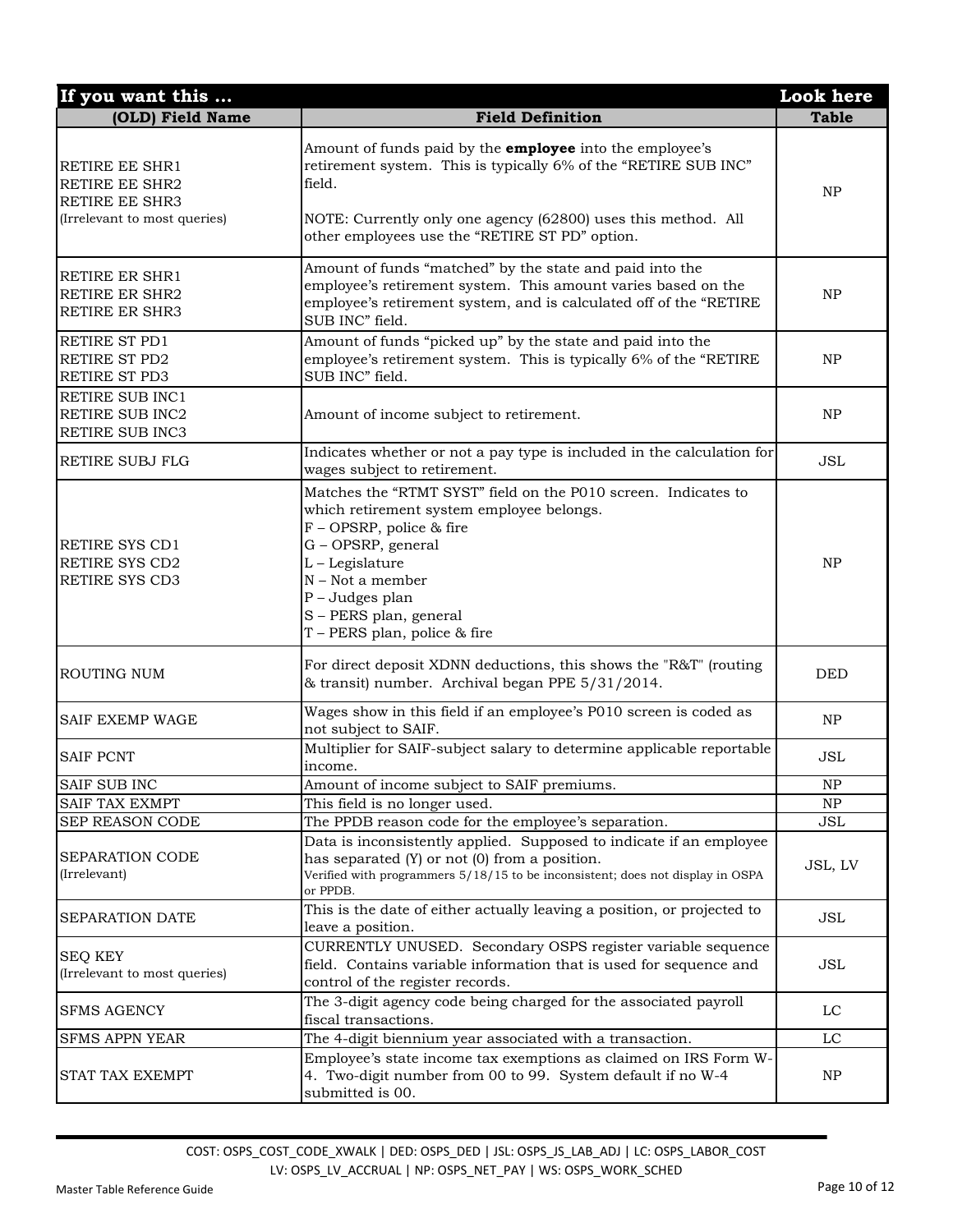| If you want this                                           |                                                                                                                                                                                                                                                                                                    | Look here    |
|------------------------------------------------------------|----------------------------------------------------------------------------------------------------------------------------------------------------------------------------------------------------------------------------------------------------------------------------------------------------|--------------|
| (OLD) Field Name                                           | <b>Field Definition</b>                                                                                                                                                                                                                                                                            | <b>Table</b> |
| <b>STATE TX STATUS</b>                                     | Employee's filing status as reported on IRS Form W-4 for state tax<br>withholding. Choices are (S)ingle, (J)oint, or (N)one (for exempt).<br>System default if no W-4 submitted is (S)ingle.                                                                                                       | NP           |
| STD HRS PER DAY<br>(Irrelevant to most queries)            | Hours per day which define the employee work week. This code<br>tells OSPA how many hours to use for the "HOURLY PAY RATE"<br>field.                                                                                                                                                               | <b>JSL</b>   |
| <b>SUM TOT INC</b>                                         | This amount is the total of the "GROSS PAY AMNT" field, plus all<br>non-cash taxable fringe benefits (DPT, MS, etc.)                                                                                                                                                                               | <b>NP</b>    |
| <b>TAX YEAR</b>                                            | The calendar year for which taxes were paid.                                                                                                                                                                                                                                                       | DED, JSL, NP |
| TAXABLE INC FLG                                            | Indicates whether or not a pay type is subject to federal and state<br>income taxes. Some hard-coding may exist to exempt particular<br>pay codes from one or the other entities; not indicated in any field.                                                                                      | <b>JSL</b>   |
|                                                            | Pay type location in the record.                                                                                                                                                                                                                                                                   |              |
| TEXT REG SEQ                                               | Gross pay adjustments contain a 4-digit number and the income<br>type.                                                                                                                                                                                                                             |              |
| Mostly helpful with Online Daily Time<br>or eTIme queries. | Online Daily Time and eTime show the date, page, and line. P003<br>date = last day of the month or job segment.                                                                                                                                                                                    | JSL          |
|                                                            | Ex.: 20XX030201001 = $3/2/XX$ , pg 1, line 1.                                                                                                                                                                                                                                                      |              |
| TIME PER END DT                                            | Time period ending date for the associated pay code. This can be<br>either the daily record or the monthly record date (may contain a<br>mid-month date if the record is split). Gross pay adjustments<br>always have the end of the month in this field.                                          | <b>JSL</b>   |
| TRANS AMT                                                  | The dollars being charged to each associated agency cost structure.                                                                                                                                                                                                                                | LC           |
| TRANS SUB INC                                              | Amount of income subject to the mass transit tax levy.                                                                                                                                                                                                                                             | NP           |
| <b>TRANSACTION CODE</b><br>(CRUCIAL to most queries)       | 10-Begin Balance<br>20-Adjustment<br>30-Transfer in: Clearing Acct<br>35-Transfer in: Concurrent Job (CCJ)<br>40-Timesheet Accrual<br>50-Ly Taken<br>55-Lv Paid<br>60-Automatic Accrual<br>70-Transfer out: Clearing Acct<br>75-Transfer out: CCJ<br>80-Lost Lv<br>85-Dropped Lv<br>90-End Balance | LV           |
| UNEMP SUB CD                                               | Matches the "UNEM SUBJ" field on P010. Indicates whether or not<br>employee is subject to unemployment tax. (Y)es or (N)o.<br>NOTE: "S" was used when records were first populated, but is no<br>longer valid. Existing records with no P010 change will still $= S$ .                             | NP           |
| <b>UNEMP SUB FLG</b>                                       | Indicates whether or not a pay type is subject to unemployment<br>insurance.                                                                                                                                                                                                                       | JSL          |

COST: OSPS\_COST\_CODE\_XWALK | DED: OSPS\_DED | JSL: OSPS\_JS\_LAB\_ADJ | LC: OSPS\_LABOR\_COST

LV: OSPS\_LV\_ACCRUAL | NP: OSPS\_NET\_PAY | WS: OSPS\_WORK\_SCHED